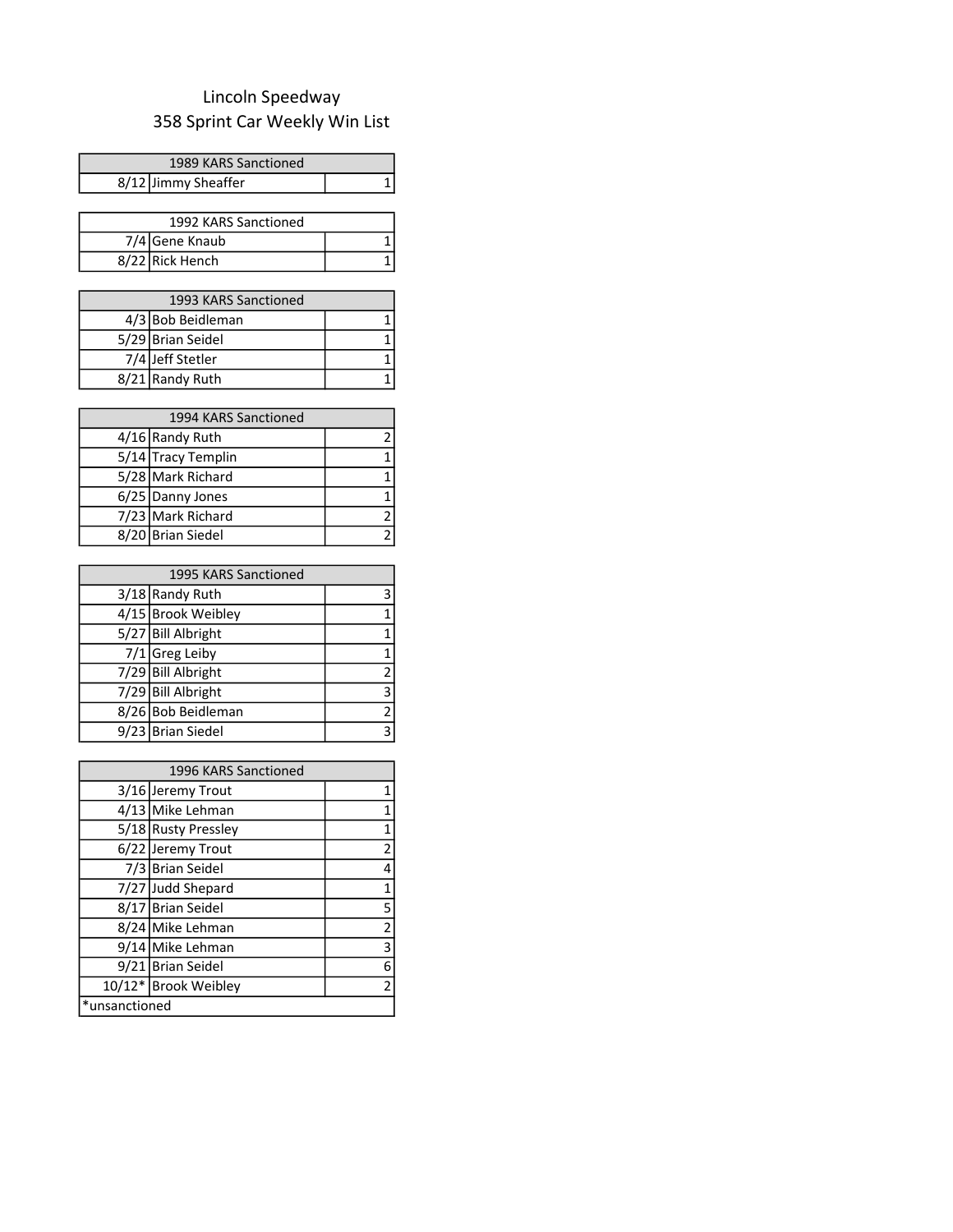| 1997 |                      |   |
|------|----------------------|---|
|      | 3/29 Mike Lehman     | 4 |
|      | 4/26 Dale Hammaker   |   |
|      | 5/10 Greg Leiby      |   |
|      | 5/24 Jimmy Burns     |   |
| 6/7  | Becca Anderson       |   |
|      | 6/21 Frankie Herr    |   |
|      | 7/5 Greg Leiby       | 3 |
|      | 7/12 Becca Anderson  | 2 |
|      | 8/2 Brian Seidel     |   |
|      | 8/16 Terry Leininger |   |
|      | 8/30 Brian Seidel    | 8 |
|      | 9/13 Dave Gable Jr   |   |

| 1998 |                   |   |
|------|-------------------|---|
|      | 3/28 Mike Lehman  | 5 |
|      | 4/25 Mark Richard | 3 |
| 5/9  | Rain              |   |
|      | 5/23 Mike Lehman  | 6 |
|      | 6/6 Doug Esh      |   |
|      | 6/20 Doug Esh     | 2 |
|      | 7/11 Cris Eash    |   |
|      | 8/1 Greg Leiby    | 4 |
|      | 8/15 Cris Eash    | 2 |
|      | 9/5 Cris Eash     | 3 |
|      | 9/6 Doug Esh      | 3 |
|      | 9/12 Doug Esh     |   |

| 1999 |                    |                         |
|------|--------------------|-------------------------|
|      | 3/27 Greg Leiby    | 5                       |
|      | 4/24 Cris Eash     | 4                       |
|      | 5/15 Cris Eash     | 5                       |
|      | 5/22 Mike Lehman   | 7                       |
|      | 6/5 Cris Eash      | 6                       |
|      | 7/3 Darren Eash    | 1                       |
|      | 7/4 Darren Eash    | $\overline{\mathbf{c}}$ |
|      | 7/10 Cris Eash     | 7                       |
|      | 7/31 Cris Eash     | 8                       |
| 8/7  | Cris Eash          | 9                       |
|      | 9/11 Dan Dietrich  | 1                       |
|      | 10/16 Dave Calaman |                         |

| 2000        |                    |   |
|-------------|--------------------|---|
|             | 3/25 Doug Esh      |   |
| $4/22$ Rain |                    |   |
|             | 5/13 Doug Esh      |   |
|             | 5/20 Steve Siegel  |   |
|             | 6/3 Darren Eash    | 3 |
|             | 7/1 Doug Esh       |   |
|             | 7/8 Doug Esh       | 8 |
|             | 7/29 Tim Hershey   |   |
|             | 8/5 Doug Esh       |   |
|             | 9/2 Eric Stambaugh |   |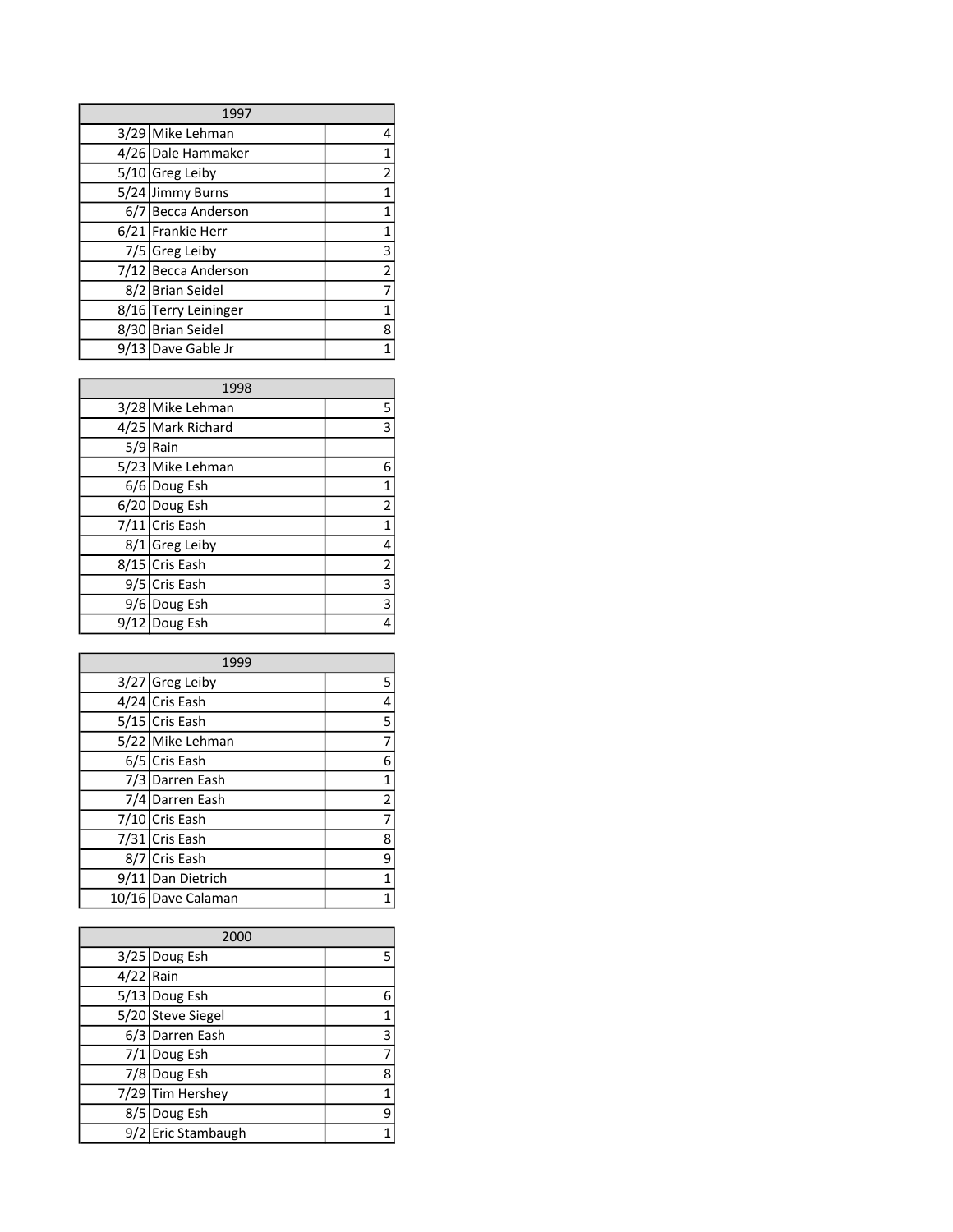| 9/9 Darren Eash  |  |
|------------------|--|
| 9/30 Danny Jones |  |

| 2001 |                      |                         |
|------|----------------------|-------------------------|
|      | 3/24 Billy Dietrich  | 1                       |
|      | 4/21 Scott Ausherman |                         |
|      | 4/28 Doug Esh        | 10                      |
|      | 5/12 Doug Esh        | 11                      |
|      | 5/19 Chad Trout      | 1                       |
|      | 6/2 Eric Stambaugh   | 2                       |
|      | $6/9$ Greg Leiby     | 6                       |
|      | 6/30 Greg Leiby      | 7                       |
|      | 7/3 Dan Dietrich     | $\overline{\mathbf{c}}$ |
|      | 7/14 Jim Siegel      | $\mathbf 1$             |
|      | 7/28 Adrian Shaffer  | 1                       |
|      | 8/25 Cory Haas       | 1                       |
|      | 9/1 Greg Leiby       | 8                       |
|      | 9/8 Joe Ilg          | 1                       |

| 2002        |                     |                         |
|-------------|---------------------|-------------------------|
|             | 3/23 Chad Trout     | 2                       |
|             | 4/20 Darren Eash    | 5                       |
| $4/27$ Rain |                     |                         |
|             | 5/11 Adrian Shaffer | $\overline{\mathbf{c}}$ |
|             | $5/18$ Joe Ilg      | $\overline{\mathbf{c}}$ |
| $5/27$ Rain |                     |                         |
|             | $6/1$ Greg Leiby    | 9                       |
|             | 6/8 Eric Stambaugh  | 3                       |
|             | 7/6 Cory Haas       | 2                       |
|             | 7/13 Cory Haas      | 3                       |
|             | 7/20 Cory Haas      | 4                       |
|             | 8/3 Chad Trout      | 3                       |
|             | 8/24 Eric Stambaugh | 4                       |
|             | 8/31 Alan Krimes    | 1                       |
|             | 9/7 Cory Haas       | 5                       |

| 2003        |                     |   |
|-------------|---------------------|---|
|             | 3/22 Billy Dietrich | 2 |
|             | 4/12 Cory Haas      | 6 |
|             | 4/19 Eric Stambaugh | 5 |
|             | 5/17 Eric Stambaugh | 6 |
| $5/31$ Rain |                     |   |
| 6/7         | <b>Rain</b>         |   |
|             | 7/5 Cory Haas       |   |
|             | 7/19 Cory Haas      | 8 |
|             | 8/2 Rick Horn       | 1 |
|             | 8/23 Dan Dietrich   | 3 |
|             | 8/30 Cory Haas      | 9 |
| 9/6         | Cris Eash           |   |

| 2004 |                  |  |
|------|------------------|--|
|      | 3/20 Cliff Brian |  |
|      | $4/10$ TJ Stutts |  |
|      | 4/17 Mike Lehman |  |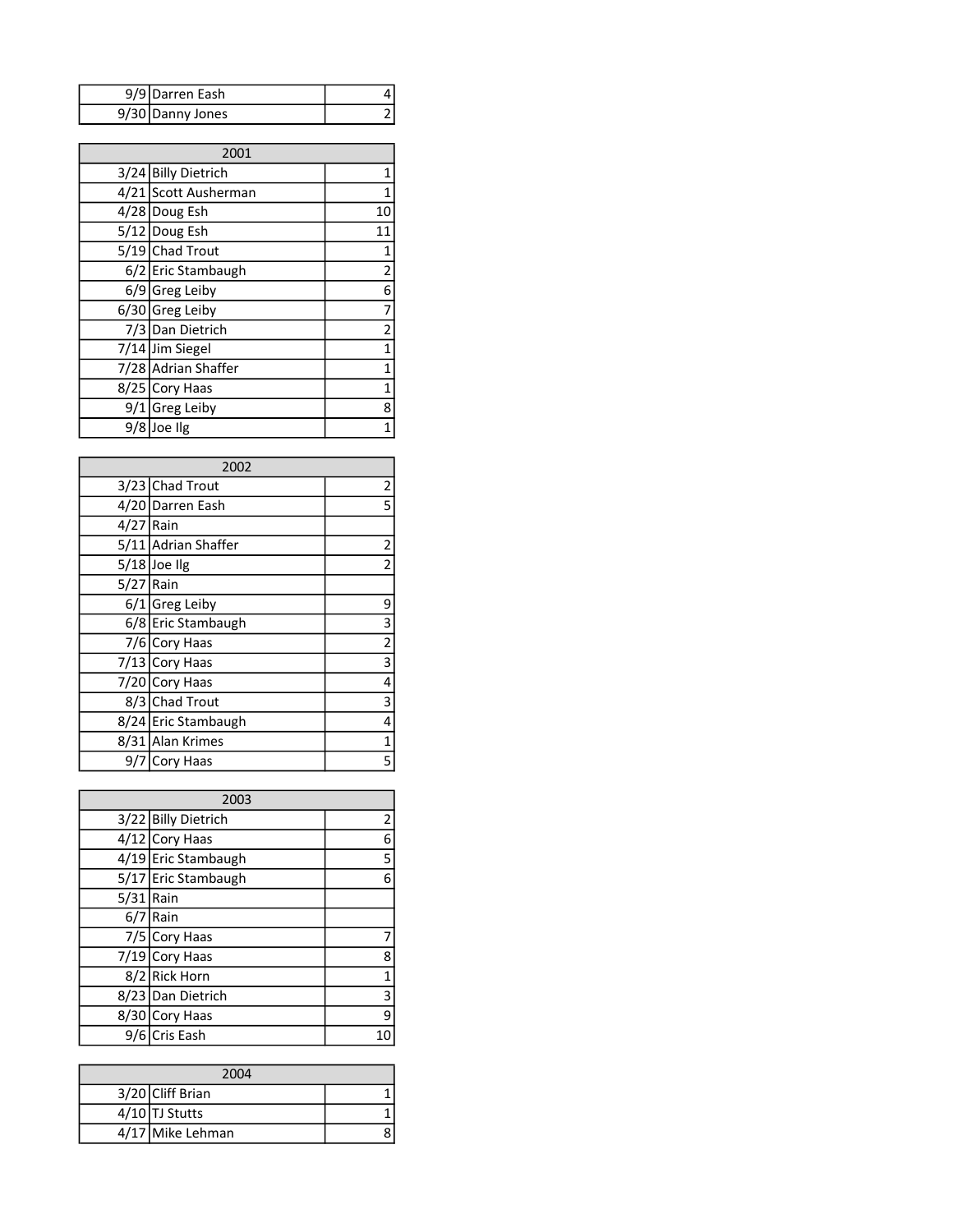|             | 5/8 Alan Krimes     | 2 |
|-------------|---------------------|---|
| $5/15$ Rain |                     |   |
|             | 5/22 Aaron Long     |   |
|             | $6/5$ Rain          |   |
|             | 7/3 Billy Dietrich  |   |
|             | 7/17 Eric Stambaugh |   |
|             | 7/21 Adrian Shaffer |   |
|             | 8/7 Dan Dietrich    |   |
|             | 9/4 TJ Stutts       |   |
|             | $9/11$ TJ Stutts    |   |

| 2005 |                           |                         |
|------|---------------------------|-------------------------|
|      | $3/19$ Chad Trout         | 4                       |
|      | 4/9 Cory Haas             | 10                      |
|      | 4/16 Mike Lehman          | 9                       |
|      | 5/7 Alan Krimes           | 3                       |
|      | 5/14 Chad Layton          | 1                       |
|      | 5/21 Chad Layton          | 2                       |
|      | 7/2 Judd Shepard          | $\overline{\mathbf{c}}$ |
|      | 7/9 Chad Layton           | 3                       |
|      | 7/16 Feature Rained Out   |                         |
|      | 7/30 Chad Trout (make up) | 5                       |
|      | 7/30 Mike Lehman          | 10                      |
|      | 8/6 Scott Geesey          | 1                       |
| 8/27 | Rain                      |                         |
|      | 9/3 Joe Ilg               | 3                       |
|      | 9/10 Billy Dietrich       | 4                       |

| 2006 |                        |                         |
|------|------------------------|-------------------------|
|      | 3/18 Brad McClelland   | 1                       |
|      | 4/15 Cory Haas         | 11                      |
|      | 5/6 Jeff Rohrbaugh     | 1                       |
|      | 5/13 Billy Dietrich    | 5                       |
|      | 5/20 Brad McClelland   | $\overline{\mathbf{c}}$ |
|      | 5/28 Pat Cannon        | $\mathbf 1$             |
|      | 6/3 Mark Zellers       | $\mathbf{1}$            |
|      | 6/10 Dale Hammaker     | $\overline{\mathbf{c}}$ |
|      | 7/8 Chad Trout         | 6                       |
|      | 7/15 Glenndon Forsythe | $\mathbf 1$             |
|      | 7/22 Chad Trout        | 7                       |
|      | 7/29 Chad Trout        | 8                       |
|      | 8/12 Glenndon Forsythe | 2                       |
|      | 8/26 Chad Trout        | 9                       |
|      | 9/9 Chad Trout         | 10                      |

| 2007 |                              |               |
|------|------------------------------|---------------|
|      | $3/17$ Snow                  |               |
|      | 4/14 Feature Rained Out      |               |
|      | 5/5 Jeff Rohrbaugh (make up) | 2             |
|      | 5/5 John Westbrook           | $\mathbf 1$   |
|      | 5/19 Randy Rhoads            | $\mathbf{1}$  |
|      | $6/2$ Cory Haas              | 12            |
|      | 6/23 Dale Hammaker           | 3             |
|      | 7/7 Pat Cannon               | $\mathcal{P}$ |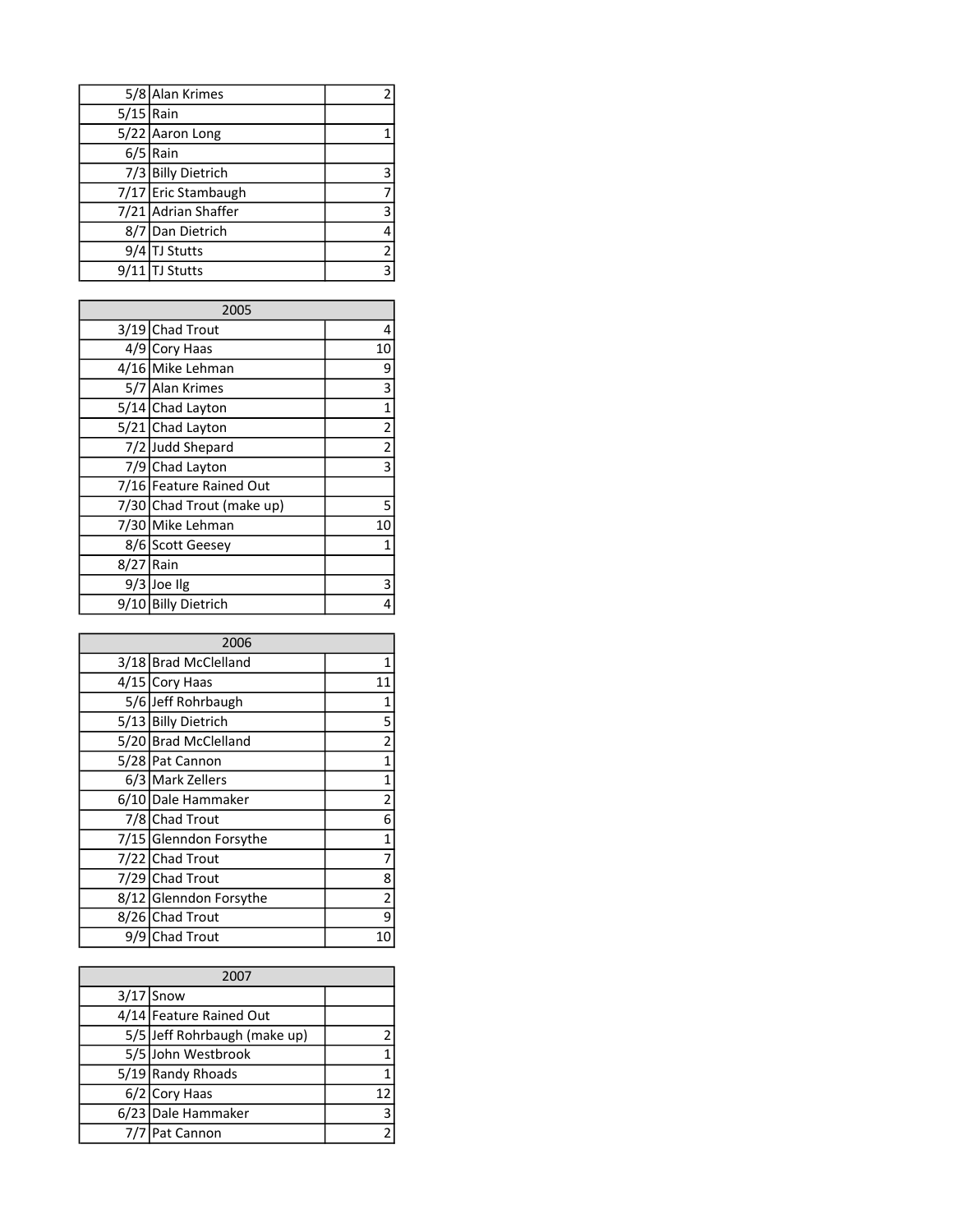| 7/14 Brad McClelland     |   |
|--------------------------|---|
| 7/21 Adrian Shaffer      | 4 |
| 7/28 Pat Cannon          | 3 |
| 8/4 Jeff Rohrbaugh       | ₹ |
| 8/11 Billy Dietrich      | 6 |
| 8/25 Danny Dietrich      |   |
| 9/8 Todd Rittenhouse Jr. |   |

| 2008 |                           |    |
|------|---------------------------|----|
|      | 3/15 Billy Dietrich       |    |
|      | 4/12 Dale Hammaker        | 4  |
|      | 5/3 Feature Rained Out    |    |
|      | 5/10 Kevin Nouse          | 1  |
|      | 5/31 Aaron Ott (make up)  | 1  |
|      | 5/31 Danny Dietrich       | 1  |
|      | 6/21 Aaron Ott            | 2  |
|      | 7/5 Cory Haas             | 13 |
|      | 7/19 Kevin Nagy           | 1  |
|      | 7/26 Aaron Ott            | 3  |
|      | 8/2   Feature PPD (late)  |    |
|      | 8/9 Denny Gross (make up) | 1  |
|      | 8/9 Chad Criswell         | 1  |
|      | 8/23 Ricky Stonebraker    | 1  |
|      | 9/6 Adrian Shaffer        | 5  |

| 2009        |                       |                         |
|-------------|-----------------------|-------------------------|
|             | 3/14 Jeff Rohrbaugh   | 4                       |
|             |                       |                         |
| $3/28$ Rain |                       |                         |
|             | 5/9 Brad McClelland   | 4                       |
|             | 5/30 Dale Hammaker    | 5                       |
|             | 6/6 Kyle Moody        | 1                       |
|             | 6/20 Adrian Shaffer   | 6                       |
|             | 7/4 Glenndon Forsythe | 3                       |
|             | 7/11 Billy Dietrich   | 8                       |
|             | 7/25 Matt Boland      | 1                       |
|             | 8/1 Kyle Moody        | $\overline{\mathbf{c}}$ |
|             | 8/8 Brad McClelland   | 5                       |
| 8/22        | Rain                  |                         |
| $9/12$ Rain |                       |                         |
| 10/17 Rain  |                       |                         |
| 10/23 Rain  |                       |                         |

| 2010        |                              |   |
|-------------|------------------------------|---|
| $3/13$ Rain |                              |   |
|             | 4/2 Jeff Rohrbaugh           | 5 |
|             | 4/10 Eric Tomecek            | 1 |
|             | 4/17 Jeff Rohrbaugh          | 6 |
|             | 4/24 Feature Rained Out      |   |
|             | 5/8 Keith Prutzman (make up) |   |
|             | 5/8 Adrian Shaffer           |   |
| $5/22$ Rain |                              |   |
|             | $6/5$ Rain                   |   |
|             | 6/12 Steve Storrie           |   |
|             | 6/19 Todd Rittenhouse Jr     | 2 |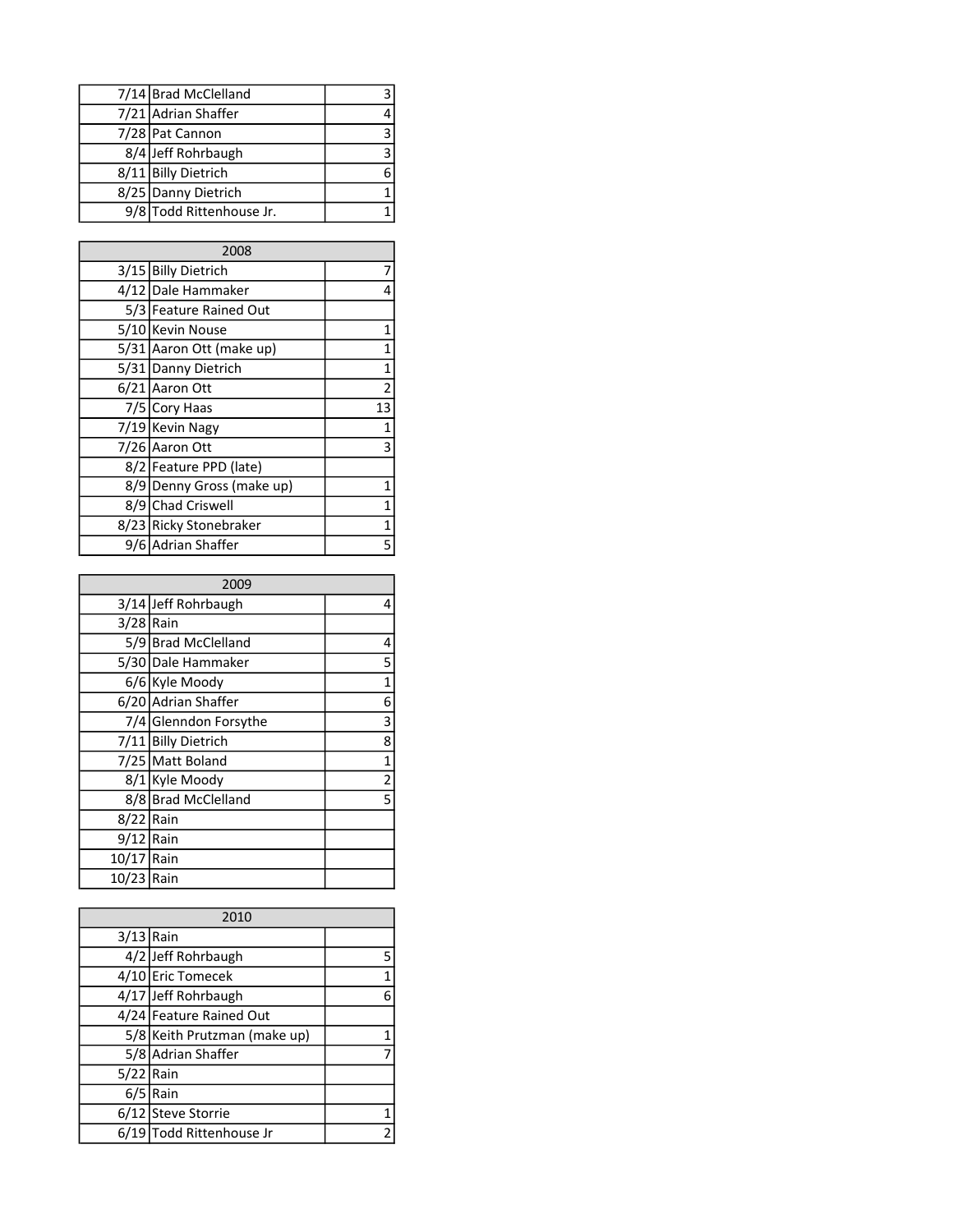| 7/3 Scott Geesey         |  |
|--------------------------|--|
| 7/10 Logan Schuchart     |  |
| 7/31 Chris Arnold        |  |
| 8/7 Adrian Shaffer (WC)  |  |
| 8/21 Matt Boland         |  |
| 9/11 Chris Shuttlesworth |  |

|             | 2011                          |                         |
|-------------|-------------------------------|-------------------------|
|             | 3/12 Niki Young               | 1                       |
|             | 3/26 Dale Hammaker            | 6                       |
|             | 4/9 Billy Dietrich            | 9                       |
| $4/16$ Rain |                               |                         |
|             | 4/23 Feature Rained Out       |                         |
|             | 4/30 Adrian Shaffer (make up) | 9                       |
|             | 4/30 Joey Allen               | $\mathbf 1$             |
|             | 5/7 Glenndon Forsythe         | 4                       |
| $5/15$ Rain |                               |                         |
|             | 5/21 Brook Weibley            | 3                       |
|             | 6/4 Feature Rained Out        |                         |
|             | 6/18 Jeff Rohrbaugh (make up) | 7                       |
|             | 6/18 Jay Galloway             | 1                       |
|             | 7/2 Jan Luckenbaugh           | $\mathbf 1$             |
|             | 7/9 Scott Fisher              | $\mathbf 1$             |
|             | 7/24 Logan Schuchart          | $\overline{\mathbf{c}}$ |
|             | 7/30 Kevin Nagy               | 2                       |
|             | 8/6 Rain                      |                         |
| $8/13$ Rain |                               |                         |
|             | 8/20 Mike Bittinger           | $1\vert$                |
|             | 9/10 Logan Schuchart          | 3                       |
|             | 10/8 Niki Young               | $\overline{2}$          |
|             | 10/15 Pat Cannon              | 4                       |

| 2012        |                     |              |
|-------------|---------------------|--------------|
|             | 3/10 Jeff Rohrbaugh | 8            |
|             | 3/31 Niki Young     | 3            |
|             | 4/14 Jacob Allen    | 1            |
| $4/21$ Rain |                     |              |
|             | 4/28 Scott Fisher   | 2            |
|             | 5/5 Brie Hershey    | 1            |
|             | 5/19 Jay Galloway   | $\mathbf{2}$ |
|             | 6/2 Mike Bittinger  | $\mathbf{2}$ |
|             | 6/9 Shane Hoff      | $\mathbf 1$  |
|             | 6/23 Ryan Wilson    | 1            |
|             | 7/7 Austin Hogue    | 1            |
| 7/19 Rain   |                     |              |
|             | 7/28 Niki Young     | 4            |
|             | 8/11 Matt Mountz    | 1            |
|             | 8/18 Scott Fisher   | 3            |
|             | 9/1 DJ Montgomery   | 1            |
|             | 9/8 Rain            |              |
|             | 10/6 Mark Smith     | 1            |
|             | 10/13 Niki Young    | 5            |

2013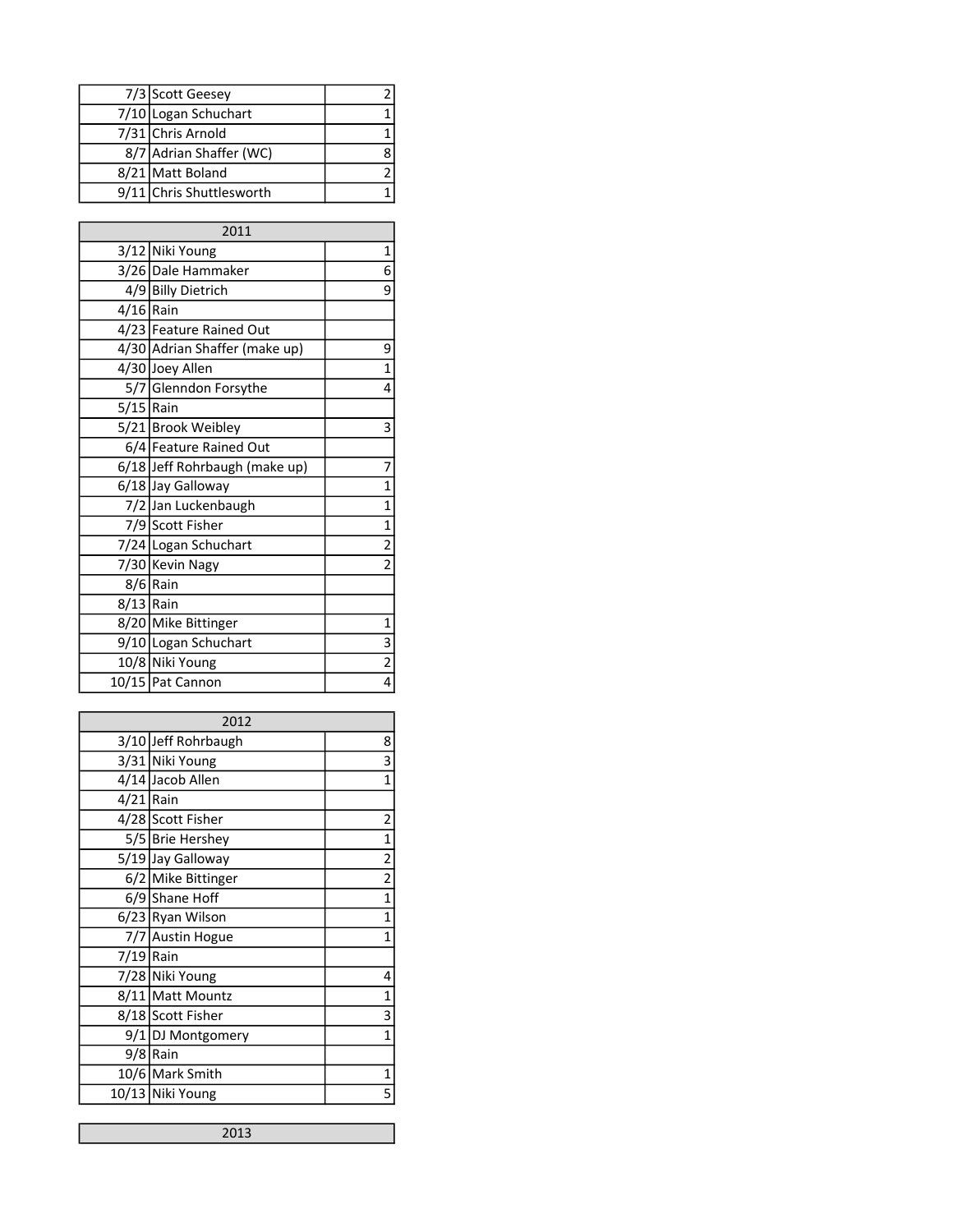|            | 3/9 Jeff Rohrbaugh  | 9                       |
|------------|---------------------|-------------------------|
|            | 3/30 Mike Bittinger | 3                       |
|            | 4/6 Ryan Wilson     | $\overline{\mathbf{c}}$ |
|            | 4/20 Austin Hogue   | $\overline{\mathbf{c}}$ |
|            | 4/27 Niki Young     | 6                       |
|            | 5/4 J B Cunningham  | $\mathbf{1}$            |
|            | 5/11 Chase Dietz    | 1                       |
|            | 5/25 Chandler Leiby | $\mathbf 1$             |
|            | 6/1 Austin Hogue    | 3                       |
|            | 6/8 Tyler Ross      | 1                       |
|            | 6/15 Niki Young     | 7                       |
|            | 6/22 Tim Wagaman    | $\mathbf 1$             |
|            | 7/6 Ryan Wilson     | 3                       |
|            | 7/13 Austin Hogue   | 4                       |
|            | 7/18 Jeff Rohrbaugh | 10 <sup>1</sup>         |
|            | 8/10 Kevin Nouse    | 2                       |
|            | 8/17 Austin Hogue   | 5                       |
|            | 8/31 Matt Campbell  | $\mathbf 1$             |
|            | 9/7 Austin Reed     | 1                       |
|            | 9/28 Austin Hogue   | 6                       |
| 10/19 Rain |                     |                         |
|            | 10/20 Niki Young    | 8                       |

| 2014        |                           |                         |
|-------------|---------------------------|-------------------------|
|             | 3/22 Niki Young           | 9                       |
|             | 4/5 Kevin Nouse           | 3                       |
|             | 4/19 Kevin Nouse          | 4                       |
|             | 4/26 Mark Strickler       | $\mathbf{1}$            |
|             | 5/3 Matt Campbell         | $\overline{2}$          |
| $5/10$ Rain |                           |                         |
|             | 5/24 Feature Rained Out   |                         |
|             | 5/31 Jeff Rohrbaugh       | 11                      |
|             | 6/7 Chase Dietz (make up) | 2                       |
|             | 6/7 Mike Bittinger        | 4                       |
|             | 6/14 Phil Walter          | $\mathbf{1}$            |
|             | 6/21 Matt Campbell        | 3                       |
|             | 7/5 Doug Hammaker         | $\mathbf{1}$            |
|             | 7/12 Tyler Ross           | $\overline{2}$          |
|             | 7/26 Chase Dietz          | 3                       |
|             | 8/2 Chase Dietz           | 4                       |
|             | 8/9 Brad McClelland       | 6                       |
| 8/23 Rain   |                           |                         |
|             | 8/30 Chandler Leiby       | $\overline{\mathbf{c}}$ |
|             | $9/6$ Rain                |                         |
|             | 9/20 Kevin Nouse          | 5                       |
|             | 10/11 Dwight Leppo        | 1                       |

| 2015 |                         |    |
|------|-------------------------|----|
|      | 4/4 Todd Rittenhouse Jr |    |
|      | 4/18 Doug Hammaker      | 2  |
|      | 4/25 Adrian Shaffer     | 10 |
|      | 5/2 Jeff Rohrbaugh      | 12 |
|      | 5/9 Jeff Halligan       |    |
|      | 5/23 Cole Young         |    |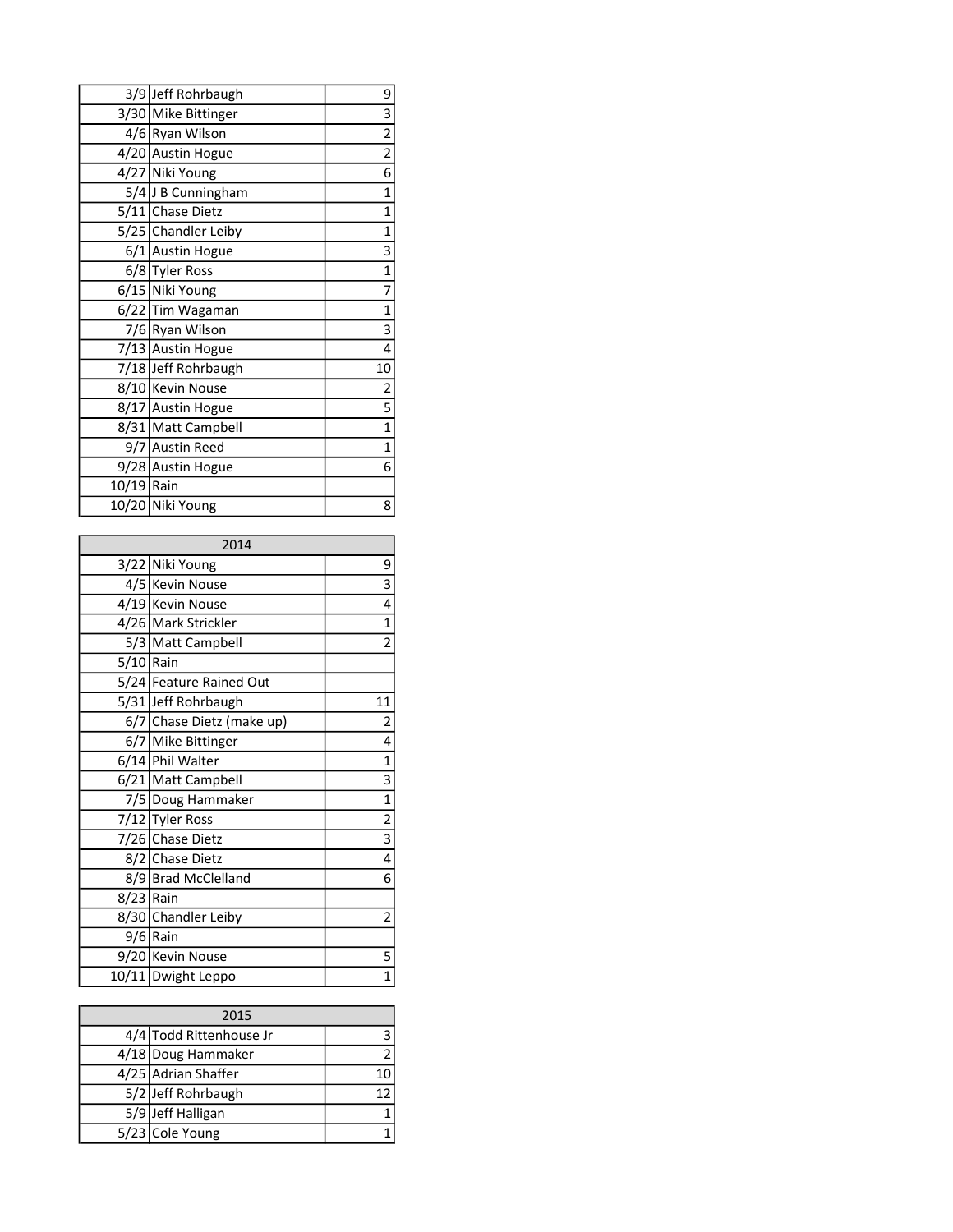|             | 5/29 Matt Campbell  | 4  |
|-------------|---------------------|----|
|             | 6/6 Doug Hammaker   | 3  |
|             | 6/13 Jeff Halligan  | 2  |
| $6/20$ Rain |                     |    |
|             | $7/4$ Rain          |    |
|             | 7/11 Davie Franek   |    |
|             | 7/18 Jeff Rohrbaugh | 13 |
|             | 8/1 Kody Lehman     | 1  |
|             | 8/3 Chandler Leiby  | 3  |
|             | 8/22 Bill Stine     | 1  |
|             | 8/26 Phil Walter    | 2  |
|             | 9/5 Matt Campbell   | 5  |
| $9/12$ Rain |                     |    |
|             | 10/10 Doug Hammaker |    |

| 2016      |                      |                         |
|-----------|----------------------|-------------------------|
|           | 3/26 Chris Arnold    | $\overline{\mathbf{c}}$ |
|           | 4/2 Jeff Rohrbaugh   | 14                      |
|           | 4/16 Matt Campbell   | 6                       |
|           | 4/23 Doug Hammaker   | 5                       |
| 4/30 Rain |                      |                         |
|           | 5/7 Jeff Rohrbaugh   | 15                      |
|           | 5/14 Dalton Dietrich | 1                       |
|           | 5/28 C J Tracy       | $\mathbf 1$             |
|           | 6/4 Wyatt Hinkle     | $\mathbf 1$             |
|           | 6/8 Jeff Halligan    | 3                       |
|           | 6/18 Adrian Shaffer  | 11                      |
|           | 7/2 Doug Hammaker    | 6                       |
|           | 7/9 Trey Hivner      | 1                       |
| 7/30 Rain |                      |                         |
|           | 8/6 Kevin Nouse      | 6                       |
|           | 8/13 Troy Wagaman Jr | 1                       |
|           | 8/27 Brie Hershey    | $\overline{\mathbf{c}}$ |
|           | 9/3 Chandler Leiby   | 3                       |
|           | 9/10 Brent Shearer   | 1                       |
| 10/8 Rain |                      |                         |
|           | 10/9 Brie Hershey    | 3                       |

|             | 2017                |                |
|-------------|---------------------|----------------|
|             | 3/25 Kevin Nouse    | 1              |
|             | 4/1 Doug Hammaker   | 7              |
|             | 4/8 Todd Gracey     | 1              |
|             | 4/15 Jeff Halligan  | 4              |
| $4/22$ Rain |                     |                |
|             | 4/29 Chandler Leiby | 5              |
|             | 5/6 Rain            |                |
| $5/13$ Rain |                     |                |
|             | 5/27 Phil Walter    | 3              |
|             | 6/3 Dwight Leppo    | $\overline{2}$ |
|             | 6/10 Jordan Givler  | 1              |
|             | 6/14 Brie Hershey   | 4              |
|             | 6/17 Chris Arnold   | 3              |
|             | 6/24 Chris Arnold   | 4              |
|             | 7/3 Steve Wilbur    | 1              |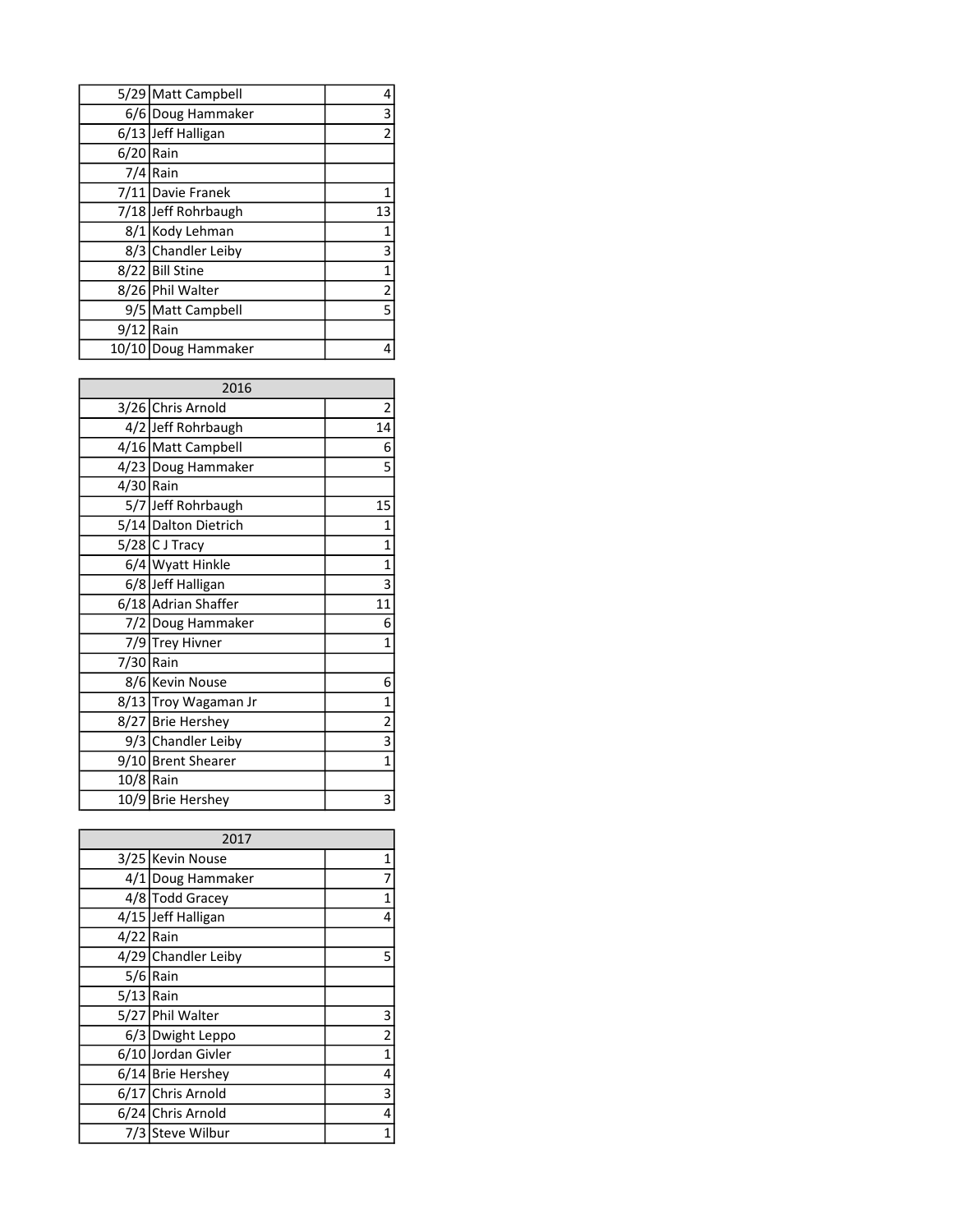|             | 7/8 Todd Gracey    | 2  |
|-------------|--------------------|----|
|             | 7/29 Jeff Halligan | 5. |
|             | 8/5 Brent Shearer  | 2  |
| $8/12$ Rain |                    |    |
|             | 8/26 Doug Hammaker |    |
|             | $9/2$ Rain         |    |
|             | 10/7 Chase Dietz   |    |

| 2018        |                              |                         |
|-------------|------------------------------|-------------------------|
|             | $3/23$ Snow                  |                         |
|             | 3/31 Jeff Halligan           | 6                       |
|             | 4/7 Brent Shearer            | 3                       |
|             | 4/14 Steve Wilbur            | $\overline{2}$          |
|             | 4/21 Dave Brown              | 1                       |
| $4/28$ Rain |                              |                         |
|             | $5/5$ Rain                   |                         |
| $5/12$ Rain |                              |                         |
| $5/26$ Rain |                              |                         |
|             | $6/2$ Rain                   |                         |
|             | 6/16 Chase Dietz             | 6                       |
|             | 6/23 Feature Rained Out      |                         |
|             | 7/7 Troy Wagaman Jr          | $\overline{\mathbf{c}}$ |
|             | 7/7 C J Tracy (make up)      | $\overline{2}$          |
|             | 7/14 Matt Findley            | $\mathbf 1$             |
|             | 7/28 Tyler Walton            | $\mathbf 1$             |
|             | 8/4 Wyatt Hinkle             | $\overline{\mathbf{c}}$ |
|             | 8/11 Tyler Ross              | $\overline{3}$          |
|             | 8/18 Feature Rained Out      |                         |
|             | 9/1 Feature Rained Out       |                         |
|             | 9/15 Tyler Walton (make up)  | 2                       |
|             | 9/15 Doug Hammaker           | 9                       |
|             | 10/13 Dylan Norris (make up) | 1                       |
|             | 10/13 Chris Frank            | 1                       |

| 2019 |                             |    |
|------|-----------------------------|----|
|      | 5/23 Troy Wagaman Jr        | 3  |
|      | 5/30 Jeff Halligan          | 7  |
|      | 4/6 Troy Wagaman Jr         | 4  |
|      | 4/13 Doug Hammaker          | 10 |
|      | 4/20 Jeff Halligan          | 8  |
|      | 4/27 Doug Hammaker          | 11 |
|      | 5/4 Feature Rained Out      |    |
|      | 5/11 Tyler Ross             | 4  |
|      | 5/25 Feature Rained Out     |    |
|      | 6/1 Cody Fletcher (make up) |    |